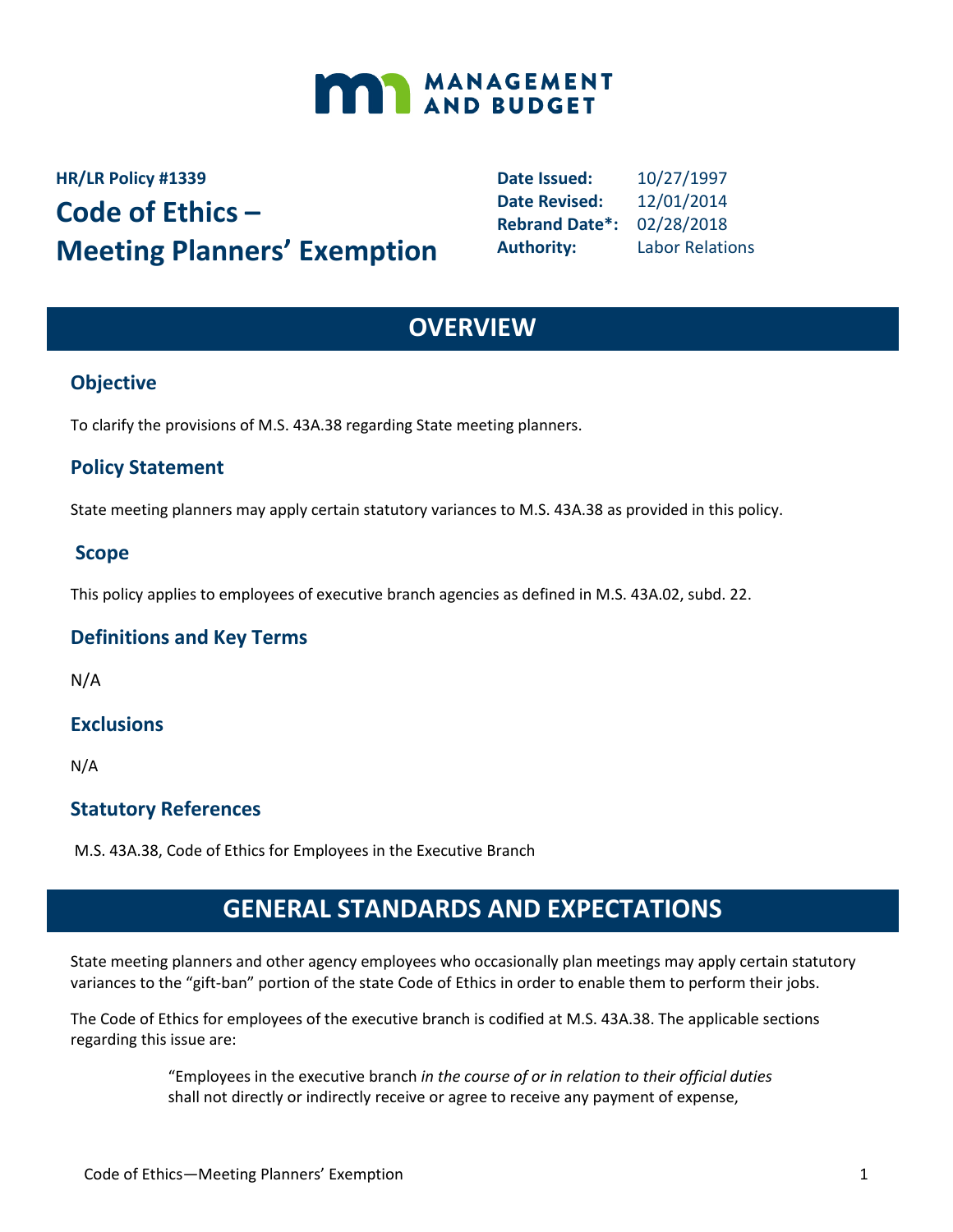compensation, gift, reward, gratuity, favor, service or promise of future employment or other future benefit from any source, except the state *for any activity related to the duties of the employee* unless otherwise provided by law." (M.S. 43A, subd. 2, emphasis added.)

"The following actions by an employee in the executive branch shall be deemed a conflict of interest ...(1) use or attempted use of the employee's official position to secure benefits, privileges, exemptions or advantages for the employee...which are different from those available to the general public...." (M.S. 43A, subd. 5.)

Despite this statutory language, statutory variances exist in certain circumstances.

Since a major requirement of planning a meeting involves testing food, accommodations and services, those whose jobs involve planning meetings are expected to fulfill these duties by adhering to the following requirements:

1) State employees whose main job function is to plan meetings for state agencies may accept food and lodging from a vendor ONLY AFTER an interagency agreement has been formalized and it is apparent the event will take place. Hospitality may be accepted only to the extent necessary to determine the quality and appropriateness of food, lodging and services required for the particular type of meeting. The applicable standard should be one of prudence and common sense.

Individual agency employees who are not meeting planners but who are assigned duties to plan meetings sponsored by their agency may accept food and lodging from a vendor ONLY UPON written verification in memo form from the agency head or appointing authority to the Commissioner of Minnesota Management & Budget (MMB) that such a meeting has, indeed, been scheduled.

- 2) Familiarization or "free inspection" trips will be allowed a state meeting planner or individual agency employee who plans meetings for their agency only after approval by the Commissioner of MMB. Approvals are requested by completing and submitting the "Meeting Planners' Limited Exemption Form M.S. 43A.38" form (PE-00657-01) to the Commissioner of MMB (see form under "Forms and Instructions"). The information on the form will outline the nature of the trip, the projected use of the property or properties inspected, and the approximate dollar value of the visit.
- 3) Invitations to attend events such as a "Government Appreciation Luncheon" featuring free food, beverage and drawings for prizes are strictly prohibited and may not be accepted by either state meeting planners or agency employees involved in planning meetings.

The statute and these requirements are designed to ensure that the loyalty of state employees in conducting their work responsibilities is not unduly influenced by payment or gratuity from an outside source, and that state employees' business judgment is not impaired by a "special" relationship with a particular enterprise.

### **RESPONSIBILITIES**

### **Agencies are responsible for the request:**

Ensuring that meeting planners and those whose job responsibilities require planning meetings for an agency are aware of this policy and that the "Meeting Planners' Limited Exemption" form is completed and submitted to MMB when appropriate.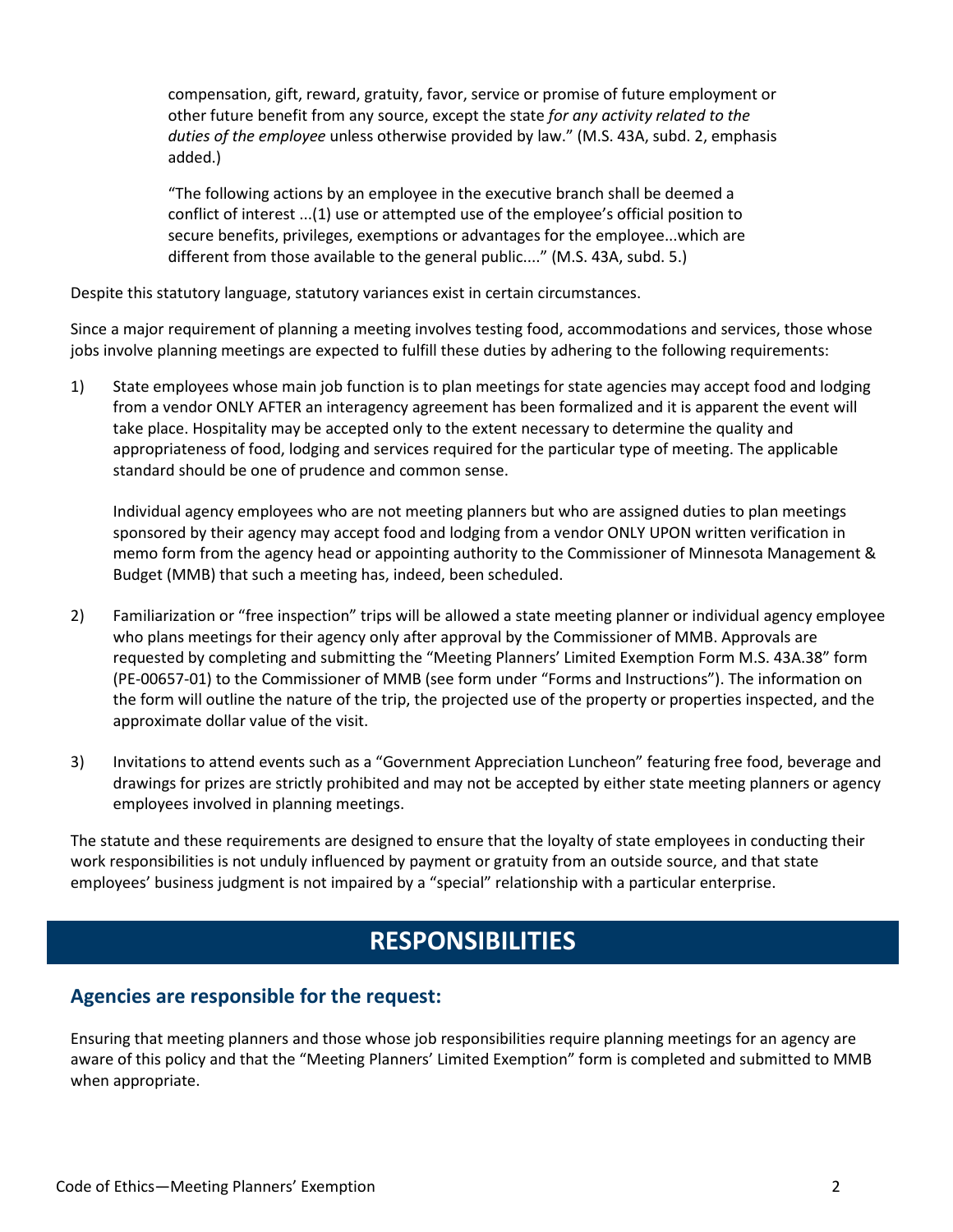### **MMB is responsible for:**

To review and make a determination on "Meeting Planners' Limited Exemption" forms submitted by agencies.

## **FORMS AND INSTRUCTIONS**

### **Meeting Planners' Limited Exemption**

### **Form M.S. 43A.38**

| <b>State</b> | Supervisor/                     |
|--------------|---------------------------------|
|              | Manager: ______________________ |
|              |                                 |
| <b>State</b> | Employee                        |
| Employee:    | Phone No.: $(\_\_)$             |

| Trip                                                         | Trip                |
|--------------------------------------------------------------|---------------------|
| Location:<br>the contract of the contract of the contract of | Dates:              |
|                                                              |                     |
| Location                                                     | Location            |
| Contact:                                                     | Phone No.: $(\_\_)$ |

Please describe the nature of the trip, what is included (i.e., room nights, food and beverage, travel expenses), the projected use of the properties inspected and the approximate dollar value of the trip:

\_\_\_\_\_\_\_\_\_\_\_\_\_\_\_\_\_\_\_\_\_\_\_\_\_\_\_\_\_\_\_\_\_\_\_\_\_\_\_\_\_\_\_\_\_\_\_\_\_\_\_\_\_\_\_\_\_\_\_\_\_\_\_\_\_\_\_\_\_\_\_\_\_\_\_\_\_\_\_\_\_\_\_\_

\_\_\_\_\_\_\_\_\_\_\_\_\_\_\_\_\_\_\_\_\_\_\_\_\_\_\_\_\_\_\_\_\_\_\_\_\_\_\_\_\_\_\_\_\_\_\_\_\_\_\_\_\_\_\_\_\_\_\_\_\_\_\_\_\_\_\_\_\_\_\_\_\_\_\_\_\_\_\_\_\_\_\_\_

\_\_\_\_\_\_\_\_\_\_\_\_\_\_\_\_\_\_\_\_\_\_\_\_\_\_\_\_\_\_\_\_\_\_\_\_\_\_\_\_\_\_\_\_\_\_\_\_\_\_\_\_\_\_\_\_\_\_\_\_\_\_\_\_\_\_\_\_\_\_\_\_\_\_\_\_\_\_\_\_\_\_\_\_

\_\_\_\_\_\_\_\_\_\_\_\_\_\_\_\_\_\_\_\_\_\_\_\_\_\_\_\_\_\_\_\_\_\_\_\_\_\_\_\_\_\_\_\_\_\_\_\_\_\_\_\_\_\_\_\_\_\_\_\_\_\_\_\_\_\_\_\_\_\_\_\_\_\_\_\_\_\_\_\_\_\_\_\_

\_\_\_\_\_\_\_\_\_\_\_\_\_\_\_\_\_\_\_\_\_\_\_\_\_ \_\_\_\_\_\_\_\_\_\_\_\_\_\_\_\_\_\_\_\_\_\_\_\_\_\_ \_\_\_\_\_\_\_\_\_\_\_\_\_\_\_ EMPLOYEE SIGNATURE SUPERVISOR SIGNATURE DATE